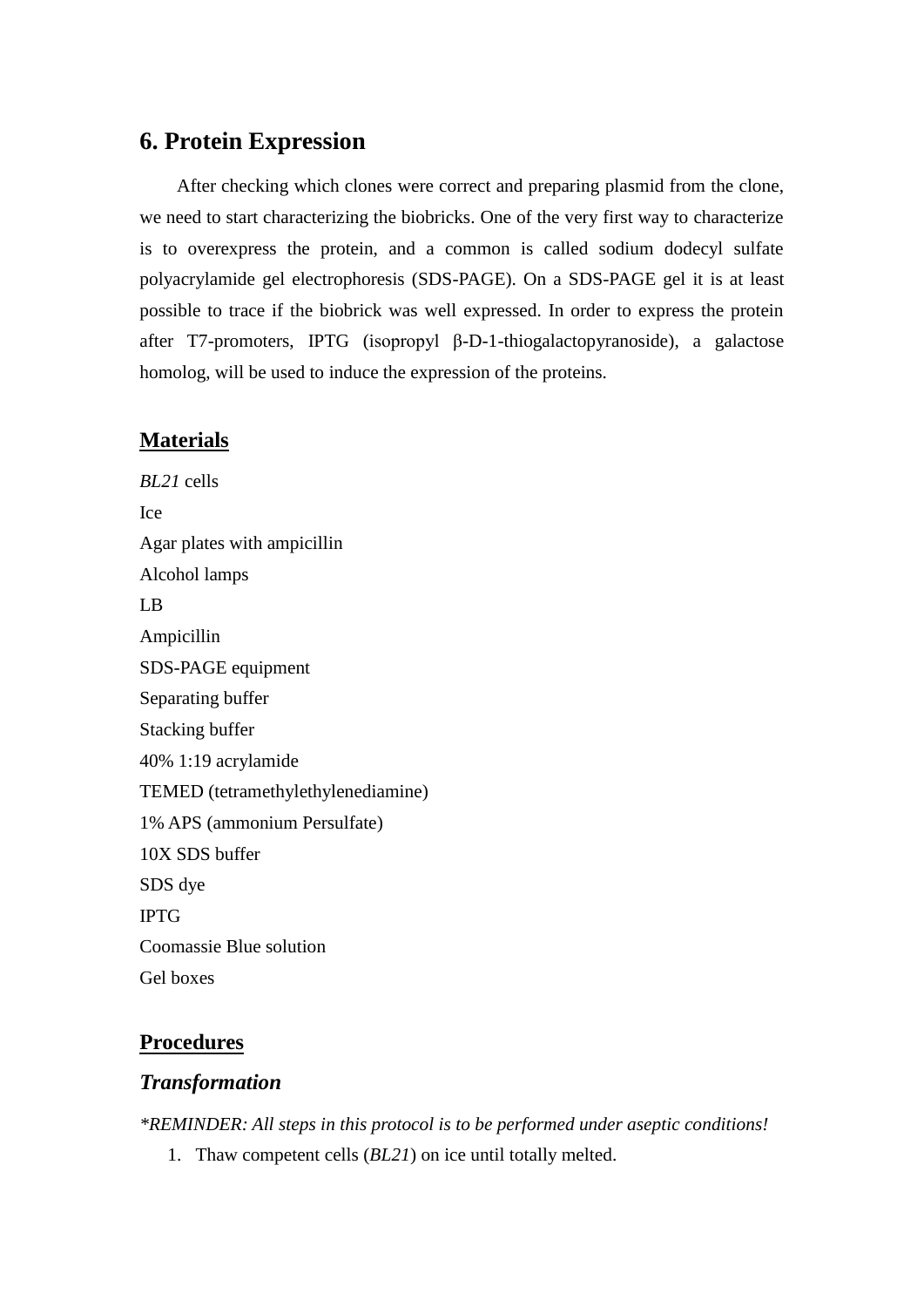- 2. Aliquot 1 ng of DNA into the 100 ul of cells.
- 3. Store on ice for 30 min.
- 4. Heat shock the cells at 42 °C for 2 min sharp.
- 5. Cool on ice for 2 min.
- 6. Aliquot 800 ul of LB/SOB/SOC/KB (king's broth) into a 1.5 ml centrifuge tube. Add all cells into the tube. Shake in 37 °C and 250 rpm for 45 min to 1.5 h.
- 7. Centrifuge at top speed briefly and remove 800 ul of supernatant.
- 8. Re-suspend the cells in the remaining medium.
- 9. Spread cells on agar plates with ampicillin.
- 10. Incubate the plate in 37 °C overnight.

## *Expression*

- 1. Pick a single colony into 5 ml LB with ampicillin and grow in 37  $\degree$ C overnight.
- 2. 1% inoculation into 50 ml LB with ampicillin in 200 ml flask. Shake in 37 °C and 250 rpm.
- 3. Track OD 600 every 30 min until OD reaches ~0.5 A. This takes about 3-4 h depending of strains.
- 4. Collect 0.5 ml un-induced sample and record the OD, centrifuge at top speed for 1 min, and re-suspend in 50 ul of water. Add 50 ul of SDS-dye, and boil in 95 °C for 15 min.
- 5. Add 0.1% IPTG into culture, and shake in 37 °C and 250 rpm for 4h.
- 6. Take 0.1 ml induced sample and record OD. Dilute appropriately, and then add 50 ul of SDS-dye, and boil in 95 °C for 15 min.

(This video shows the procedures of culturing *E. coli* and adding IPTG)